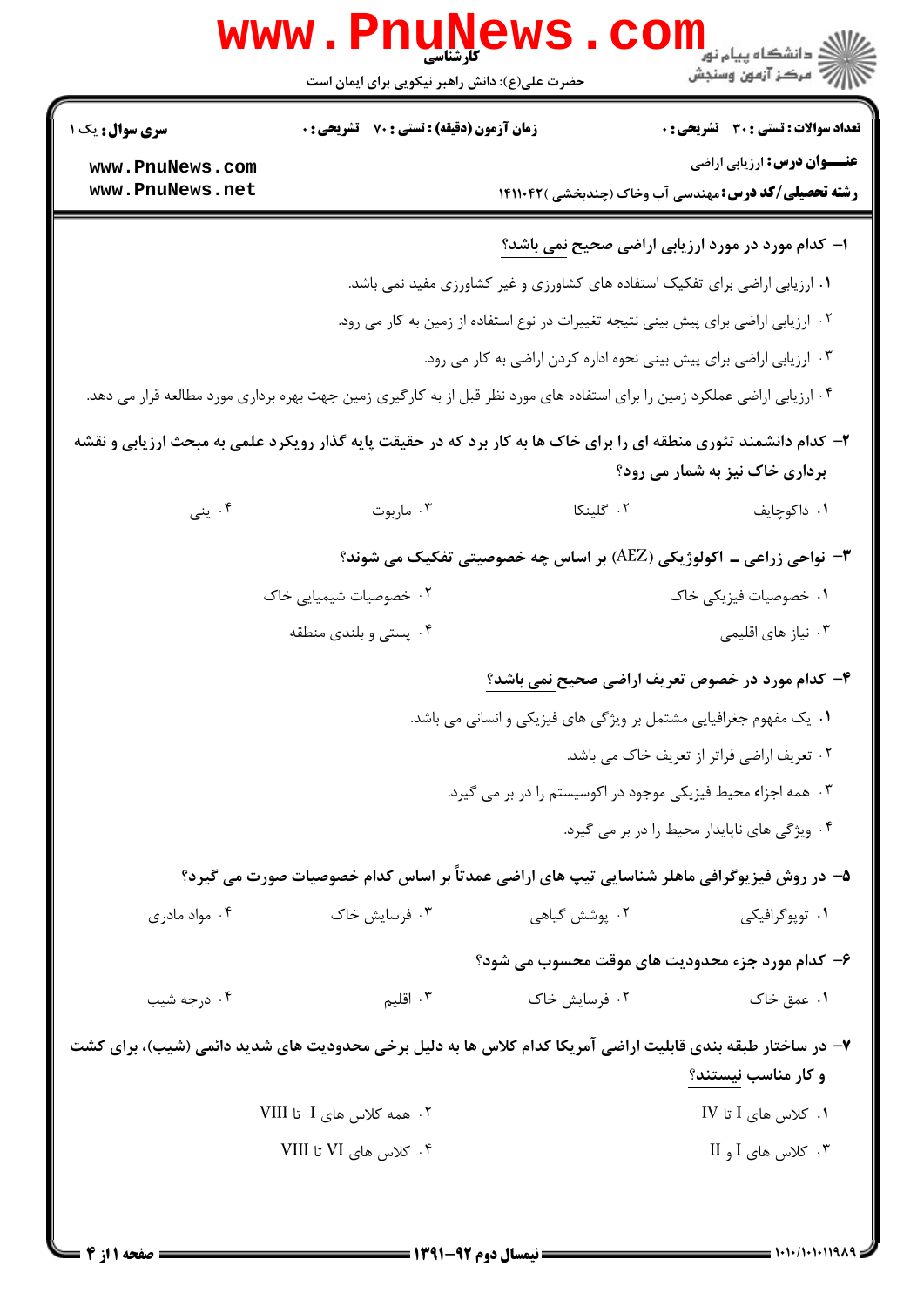|                                                                                                                           | www.Pnu<br><b>کارشناسی</b><br>حضرت علی(ع): دانش راهبر نیکویی برای ایمان است                      |                                                                   | ≦ دانشگاه پيام نو <mark>ر</mark><br>أأزأته مركز آزمون وسنجش                                       |  |  |  |
|---------------------------------------------------------------------------------------------------------------------------|--------------------------------------------------------------------------------------------------|-------------------------------------------------------------------|---------------------------------------------------------------------------------------------------|--|--|--|
| <b>سری سوال : ۱ یک</b>                                                                                                    | <b>زمان آزمون (دقیقه) : تستی : 70 ٪ تشریحی : 0</b>                                               |                                                                   | <b>تعداد سوالات : تستي : 30 ٪ تشريحي : 0</b>                                                      |  |  |  |
| www.PnuNews.com<br>www.PnuNews.net                                                                                        |                                                                                                  |                                                                   | <b>عنـــوان درس:</b> ارزیابی اراضی<br><b>رشته تحصیلی/کد درس:</b> مهندسی آب وخاک (چندبخشی )۱۴۱۱۰۴۲ |  |  |  |
| ۸- به چه دلیل خاک های شنی با اینکه مرغوب نیستند برای باغبانی و جالیز استفاده می شوند؟                                     |                                                                                                  |                                                                   |                                                                                                   |  |  |  |
|                                                                                                                           | ۰۲ زهکشی مناسب ندارند.                                                                           |                                                                   | ۰۱ در بهار زودتر گرم می شوند.                                                                     |  |  |  |
|                                                                                                                           | ۰۴ مشکل نگهداری آب دارند.                                                                        |                                                                   | ۰۳ عملیات خاک ورزی در آنها سخت تر است.                                                            |  |  |  |
|                                                                                                                           |                                                                                                  |                                                                   | ۹- سیستم طبقه بندی USBR چند کلاس دارد؟                                                            |  |  |  |
| $\lambda$ . $\zeta$                                                                                                       | $\epsilon$ . T                                                                                   |                                                                   |                                                                                                   |  |  |  |
|                                                                                                                           | +ا– در سیستم طبقه بندی USBR علائم L و W به ترتیب از راست به چپ معرف کدام کد کاربری می باشند؟     |                                                                   |                                                                                                   |  |  |  |
|                                                                                                                           | ۰۲ کشت دیم ـ اراضی بایر                                                                          |                                                                   | ٠١ اراضي باير ـ كشت ديم                                                                           |  |  |  |
|                                                                                                                           | ۰۴ کشت دیم ــ کشت آبی                                                                            |                                                                   | ۰۳ کشت آبی - کشت دیم                                                                              |  |  |  |
| 11– بر اساس روش استوری شاخص اراضی که درجه مرغوبیت خیلی ضعیفی دارند و فقط برای چراگاه مناسب می باشند کدام<br>است؟          |                                                                                                  |                                                                   |                                                                                                   |  |  |  |
| $f - \Delta q$ .                                                                                                          | $Y - Y^2$                                                                                        | $\uparrow$ $\uparrow$ $\uparrow$ $\uparrow$ $\uparrow$ $\uparrow$ | $\langle \cdot , \cdot , \cdot \rangle$                                                           |  |  |  |
|                                                                                                                           | ۱۲- مهمترین فاکتور توپوگرافیکی که بر تناسب خاک ها برای آبیاری تاثیرگذار است کدام است؟            |                                                                   |                                                                                                   |  |  |  |
| ۰۴ جهت                                                                                                                    | ۰۳ شکل                                                                                           | ۰۲ ارتفاع                                                         | ۰۱ شیب                                                                                            |  |  |  |
|                                                                                                                           |                                                                                                  |                                                                   | ۱۳- کدام علامت در سیستم  FCC نشان دهنده افق سطحی شنی و شنی لومی است؟                              |  |  |  |
| $R$ . $f$                                                                                                                 | $L \cdot \tau$                                                                                   | $S \cdot Y$                                                       | C.1                                                                                               |  |  |  |
| ۱۴– کدام روش ارزیابی به منظور تقسیم بندی سطح زمین به نواحی کم و بیش مشابه در ارتباط با فاکتورهای فیزیکی طراحی<br>شده است؟ |                                                                                                  |                                                                   |                                                                                                   |  |  |  |
| ۰۴ پارامتریک                                                                                                              | ۰۳ استوری                                                                                        | FCC .٢                                                            | $AEZ$ .                                                                                           |  |  |  |
|                                                                                                                           | ۱۵– در یک دوره رشد نرمال که به چهار دوره فرعی تقسیم می شود، کدام مورد دوره مرطوب را مشخص می کند؟ |                                                                   |                                                                                                   |  |  |  |
|                                                                                                                           |                                                                                                  |                                                                   | ۰۱ بارندگی از میزان تبخیر و تعرق پتانسیل کمتر ولی از نصف ان بیشتر است.                            |  |  |  |
|                                                                                                                           |                                                                                                  |                                                                   | ۰۲ میزان بارندگی بین تبخیر و تعرق پتانسیل و نصف تبخیر و تعرق قرار دارد.                           |  |  |  |
|                                                                                                                           | ۰۳ بارندگی از میزان تبخیر و تعرق بیشتر است.                                                      |                                                                   |                                                                                                   |  |  |  |
| ۰۴ میزان بارندگی از نصف تبخیر و تعرق پتانسیل هم کمتر است.                                                                 |                                                                                                  |                                                                   |                                                                                                   |  |  |  |
|                                                                                                                           |                                                                                                  |                                                                   |                                                                                                   |  |  |  |
|                                                                                                                           |                                                                                                  |                                                                   |                                                                                                   |  |  |  |
|                                                                                                                           |                                                                                                  |                                                                   |                                                                                                   |  |  |  |

 $= 1.1 - (1.1119)$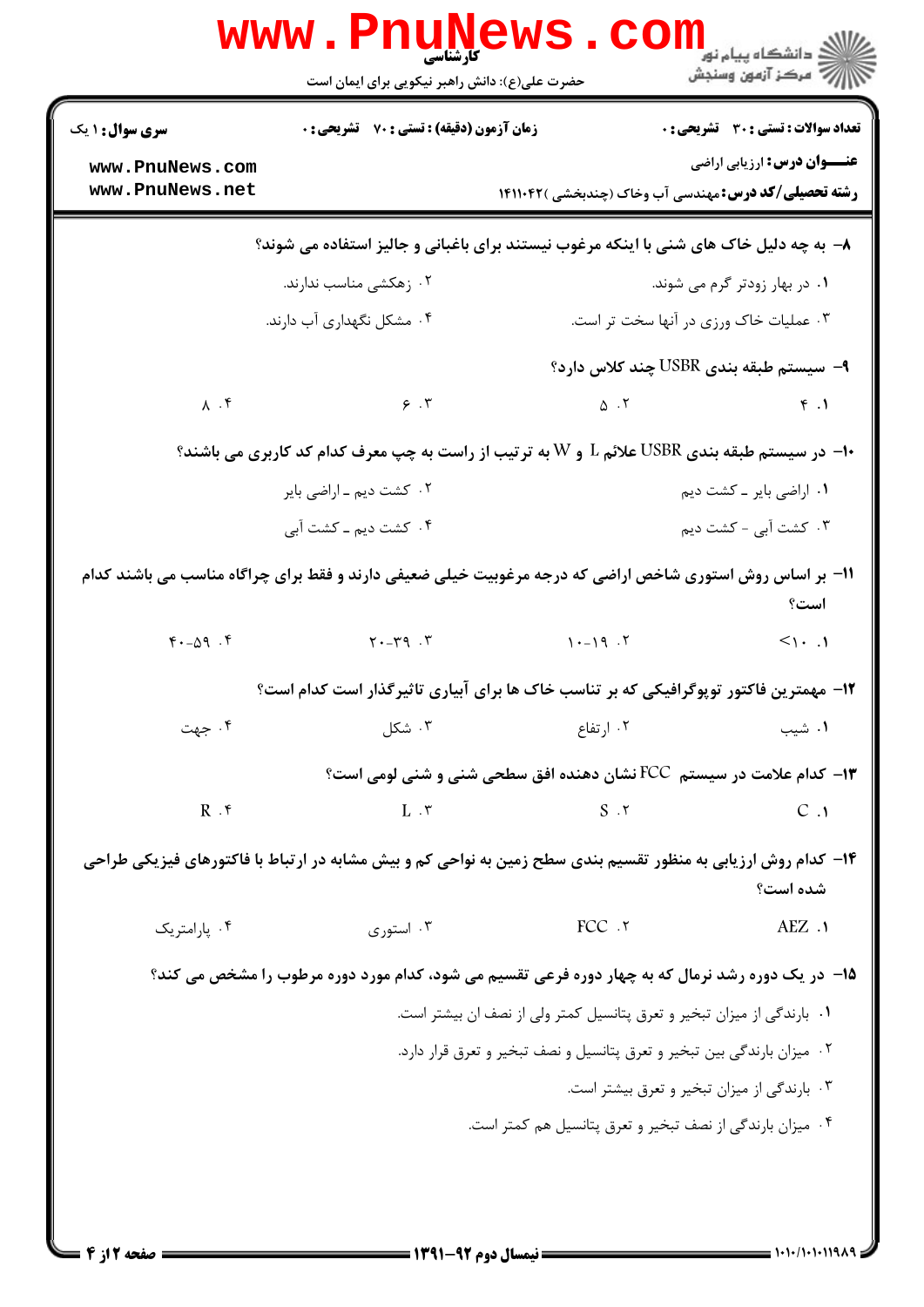|                                    |                                               | <b>www.PnuNews</b>                                                | ران دانشگاه پيام نور<br>دانشگاه پيام نور<br>داران درکز آزمون وسنجش                                                                                        |  |  |
|------------------------------------|-----------------------------------------------|-------------------------------------------------------------------|-----------------------------------------------------------------------------------------------------------------------------------------------------------|--|--|
|                                    | حضرت علی(ع): دانش راهبر نیکویی برای ایمان است |                                                                   |                                                                                                                                                           |  |  |
| <b>سری سوال : ۱ یک</b>             | زمان آزمون (دقیقه) : تستی : 70 گشریحی : 0     |                                                                   | <b>تعداد سوالات : تستی : 30 ٪ تشریحی : 0</b>                                                                                                              |  |  |
| www.PnuNews.com<br>www.PnuNews.net |                                               |                                                                   | <b>عنـــوان درس:</b> ارزیابی اراضی<br><b>رشته تحصیلی/کد درس:</b> مهندسی آب وخاک (چندبخشی )۱۴۱۱۰۴۲                                                         |  |  |
|                                    |                                               |                                                                   | ۱۶– در روش ارزیابی اراضی ایرانی IIIsw نشان دهنده چه نوع اراضی است؟                                                                                        |  |  |
|                                    |                                               |                                                                   | ۰۱ در کلاس ۳ و دارای محدودیت های توپوگرافی و زهکشی است.                                                                                                   |  |  |
|                                    |                                               | ۰۲ در کلاس ۳ و دارای محدودیت های خاک و شوری است.                  |                                                                                                                                                           |  |  |
|                                    |                                               |                                                                   | ۰۳ در کلاس ۳ و دارای محدودیت های توپوگرافی و شوری است.                                                                                                    |  |  |
|                                    |                                               |                                                                   | ۰۴ در کلاس ۳ و دارای محدودیت های خاک و زهکشی است.                                                                                                         |  |  |
|                                    |                                               |                                                                   | ۱۷- در ارزیابی اراضی ایرانی برای کشت آبی، کلاس (V) چه خصوصیتی دارد؟                                                                                       |  |  |
| ۰۲ اراضی با قابلیت کشت نامشخص      |                                               |                                                                   | ۰۱ اراضی قابل کشت                                                                                                                                         |  |  |
|                                    | ۰۴ اراضی با قابلیت کشت محدود                  |                                                                   | ۰۳ اراضی غیر قابل کشت                                                                                                                                     |  |  |
|                                    |                                               |                                                                   | <b>۱۸</b> - در ارزیابی اراضی ایرانی برای کشت آبی لایه محدود کننده ای که با Z مشخص می شود، نشان دهنده چیست؟                                                |  |  |
| ۰۲ لایه غنی از گچ                  |                                               |                                                                   | ۰۱ لايه محدود كننده سنگريزه اي                                                                                                                            |  |  |
|                                    | ۰۴ لایه غنی از آهک                            |                                                                   | ۰۳ لایه محدود کننده سنگی و صخره ای                                                                                                                        |  |  |
|                                    |                                               |                                                                   | ۱۹- در سیستم ارزیابی اراضی برای کشت آبی اگر ۷۵-۴۰درصد منطقه به وسیله رسوبگذاری ناشی از فرسایش آبی تحت تاثیر<br>قرار گرفته باشد با کدام علامت مشخص می شود؟ |  |  |
| $d_2$ .                            | $d_0$ .                                       | $d_1$ . $\mathbf{v}$                                              | $d_3$ $\cdot$                                                                                                                                             |  |  |
|                                    |                                               |                                                                   | ۲۰- در روش ارزیابی اراضی به روش ایرانی اگر سفره آب زیرزمینی شور در عمق کمتر از ۱/۲ متری قرار داشته باشد حداکثر<br>كلاس اراضى كدام است؟                    |  |  |
| $V_{\text{out}}$ کلاس              | $IV_{\text{tot}}$ کلاس $\cdot$ ۳              | ۰۲ کلاس III                                                       | $II$ كلاس $II$                                                                                                                                            |  |  |
|                                    |                                               | <b>۲۱</b> - کدام مورد در خصوص روش طبقه بندی ایرانی صحیح نمی باشد؟ |                                                                                                                                                           |  |  |
|                                    |                                               |                                                                   | ۰۱ فاکتورهای اقلیمی در نظر گرفته نشده است.                                                                                                                |  |  |
|                                    |                                               |                                                                   | ٠٢ فقط براي اراضي ديم به كار مي رود.                                                                                                                      |  |  |
|                                    |                                               | ۰۳ توجهی به ملاحظات اجتماعی ـ اقتصادی نشده است.                   |                                                                                                                                                           |  |  |
|                                    |                                               |                                                                   | ۰۴ در مناطق با شرایط گوناگون، فاکتورهای مورد استفاده برای طبقه بندی یکسان هستند.                                                                          |  |  |
|                                    |                                               |                                                                   | 22- لجنی با 60 درصد آب چه نوع لجنی نامیده می شود؟                                                                                                         |  |  |
| ۰۴ مايع                            | ۰۳ نیمه جامد                                  | ۰۲ آبکی                                                           | ۰۱ جامد                                                                                                                                                   |  |  |

 $= 1.1 - 11.119A$ 

**= نیمسال دوم ۹۲-۱۳۹۱ <del>-</del>**